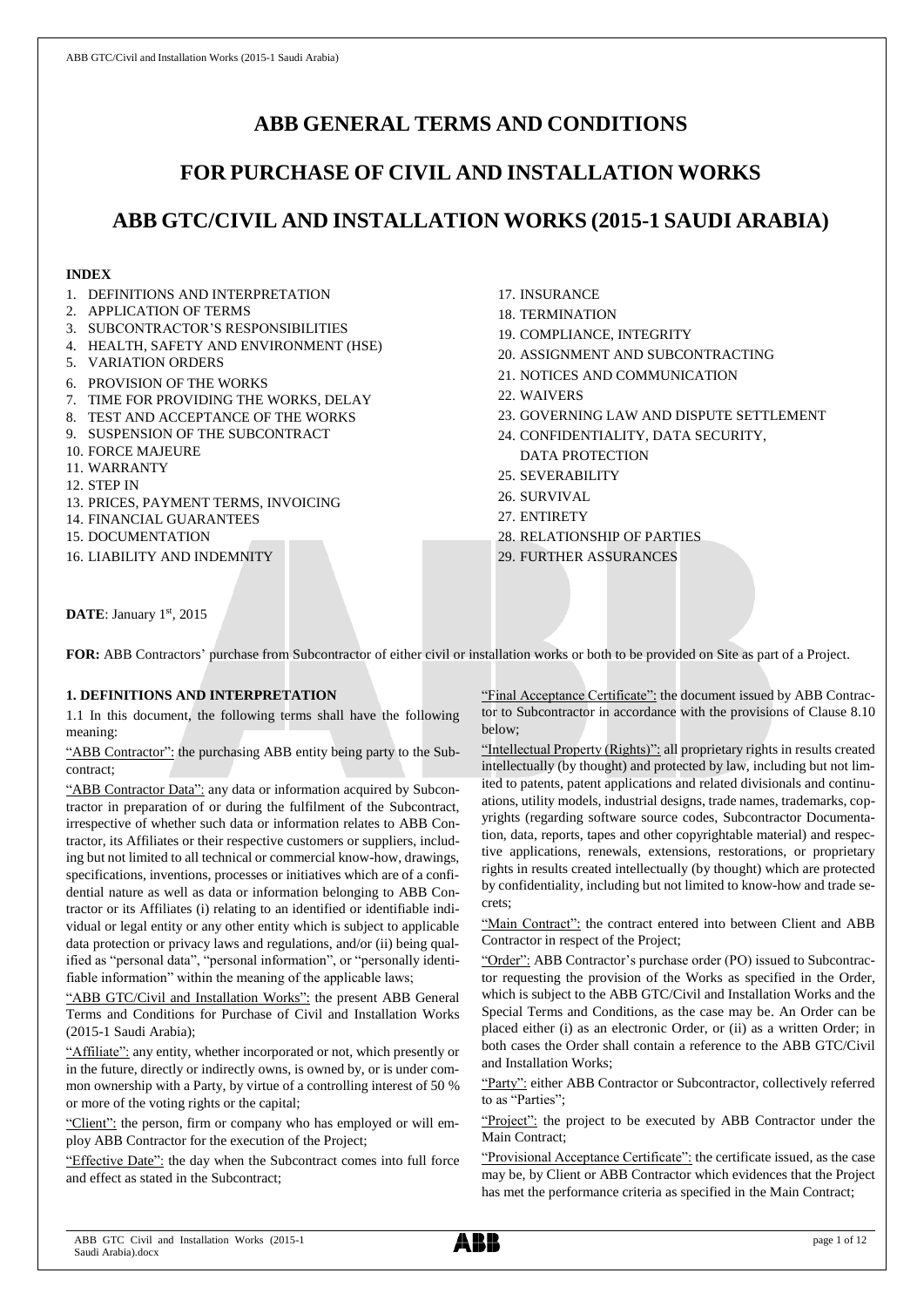"Schedule": the time for completion of the Works as specified in the Subcontract;

"Site": the location where Subcontractor shall provide the Works;

"Subcontract": a written contract, comprising of:

- Subcontract Execution Document,
- Special Terms and Conditions,
- ABB GTC/Civil and Installation Works,
- Annexes.

and/or the Order, which is accepted by Subcontractor (either expressly by written statement or impliedly by fulfilling the Subcontract in whole or in part);

"Subcontractor": the party of the Subcontract responsible for providing the Works;

"Subcontractor Documentation": any HSE manuals, user guides, drawings, calculations, technical data, logic diagrams, progress reports, quality confirmation certificates, and any such other documents as required under the Subcontract and/or applicable laws;

"Subcontractor Equipment": all tools and temporary on Site facilities required for providing the Works;

"Subcontract Price": the price to be paid by ABB Contractor to Subcontractor as specified in the Subcontract;

"Taking-Over Certificate": the document issued by ABB Contractor in accordance with Clause 8.8 below;

"Variation Order": a change to the Subcontract such as to alter the Schedule, and to amend, to omit, to add to, or otherwise to change the Works or any parts thereof;

"Works": the scope of work as specified in the Subcontract, including all labour, material, equipment and services and the Subcontractor Documentation.

1.2 Unless otherwise specified in the present ABB GTC/Civil and Installation Works or the Subcontract:

1.2.1 References to Clauses are to Clauses of the ABB GTC/Civil and Installation Works;

1.2.2 Headings to Clauses are for convenience only and do not affect the interpretation of the ABB GTC/Civil and Installation Works;

1.2.3 The use of the singular includes the plural and vice versa.

1.3 Capitalized terms used in the ABB GTC/Civil and Installation Works and the Subcontract shall have the meaning and shall be interpreted in the way described under Clause 1.1 above or as otherwise expressly defined in the ABB GTC/Civil and Installation Works, or the Subcontract.

# **2. APPLICATION OF TERMS**

2.1 The Subcontract, including the ABB GTC/Civil and Installation Works, shall be the exclusive terms and conditions upon which ABB Contractor is willing to deal with Subcontractor, and the terms of the Subcontract, including the ABB GTC/Civil and Installation Works, shall govern the contractual relationship between ABB Contractor and Subcontractor.

2.2 No terms or conditions endorsed upon, delivered with or contained in Subcontractor's quotations, acknowledgements or acceptances, specifications or similar documents will form part of the Subcontract, and Subcontractor waives any right which it otherwise might have to rely on such other terms or conditions.

2.3 Any amendment to the Subcontract or deviations from the provisions of the Subcontract shall have no effect unless expressly agreed in writing by the Parties.

#### **3. SUBCONTRACTOR'S RESPONSIBILITIES**

3.1 Subcontractor shall provide the Works:

3.1.1 in accordance with the applicable laws and regulations, including but not limited to statutes, ordinances, permits or approvals (collectively, the "Applicable Laws") of any federal, state, local or other authority or labour union applicable to the Works, and shall keep ABB

Contractor indemnified against all penalties and liabilities of any kind for non-compliance with any such Applicable Laws. To the extent that such regulations are advisory rather than mandatory, the standard of compliance to be achieved by Subcontractor shall be in compliance with the generally accepted best practice of the relevant industry. The Schedule for the provision of the Works and the Subcontract Price shall be adjusted to take account of any increase or decrease in cost or delay resulting from a change in the Applicable Laws which materially affect Subcontractor in the performance of its obligations under the Subcontract, provided however that adjustments relevant to the provision of the Works are obtained by ABB Contractor from Client under the Main Contract:

3.1.2 in accordance with the quality standards stated under Clause 11.1 and further specified in the Subcontract;

3.1.3 free from defects and from any rights of third parties;

3.1.4 on the dates specified in the Schedule;

3.1.5 as per bill of quantities specified in the Subcontract;

3.1.6 in accordance with ABB Contractor's instructions which may be issued from time to time; and

3.1.7 by skilled, experienced and competent engineers, foremen and labour, hired in numbers necessary for the proper and timely provision of the Works.

3.2 Subcontractor shall not substitute or modify any of the Works or make any changes to the Works without ABB Contractor's prior written approval.

3.3 Subcontractor shall carry out and be responsible for the Works. If during the approval procedure ABB Contractor/Client requires any modifications of the submitted design in the frame of the completeness and functionality of the Works such modifications shall be deemed to be included in the Subcontract Price. Subcontractor shall prepare drawings, calculations, patterns, models, and other Subcontractor Documentation and information of a similar nature, in sufficient detail to satisfy all Applicable Laws and regulatory approvals and to provide ABB Contractor and Client and other persons concerned with sufficient information to install, maintain and otherwise use the completed Works.

3.4 Subcontractor shall satisfy itself as to all specifics of the Site and all other aspects of the Project insofar as they affect the Works or the execution of the Subcontract. Subcontractor shall also satisfy itself as to the means of access to the Site, the accommodation and telecommunication equipment which may be required, the extent and nature of work, which specific kind of labour, material, equipment and services are required and available for providing the Works and whether Subcontractor has reasonably considered all such aspects in the Subcontract Price, including but not limited to temporary power and water supply and sufficient storage area for which Subcontractor shall be responsible.

3.5 Subcontractor's failure to examine the Site or obtain all information required, shall not relieve Subcontractor neither from the responsibility of estimating properly the cost of providing the Works, nor from the responsibility for additional costs arising out of or in connection with such omission, nor from the responsibility for the performance of the Subcontract. Neither ABB Contractor nor Client assumes any responsibility whatsoever concerning the sufficiency or accuracy of such investigations, the records thereof, or of any interpretations set forth. Neither ABB Contractor nor Client offers any guarantee or warranty, either expressed or implied, that the conditions indicated by such investigations, or the records thereof, are representative of conditions existing throughout the Site. Subcontractor understands and expressly acknowledges that unforeseen developments may occur and that conditions different from those indicated may be encountered.

3.6 Subcontractor shall be deemed to have examined and taken into consideration all relevant conditions, risks, contingencies, legal requirements, necessary schedules, drawings and plans and all other circumstances which may influence or affect the provision of the Works

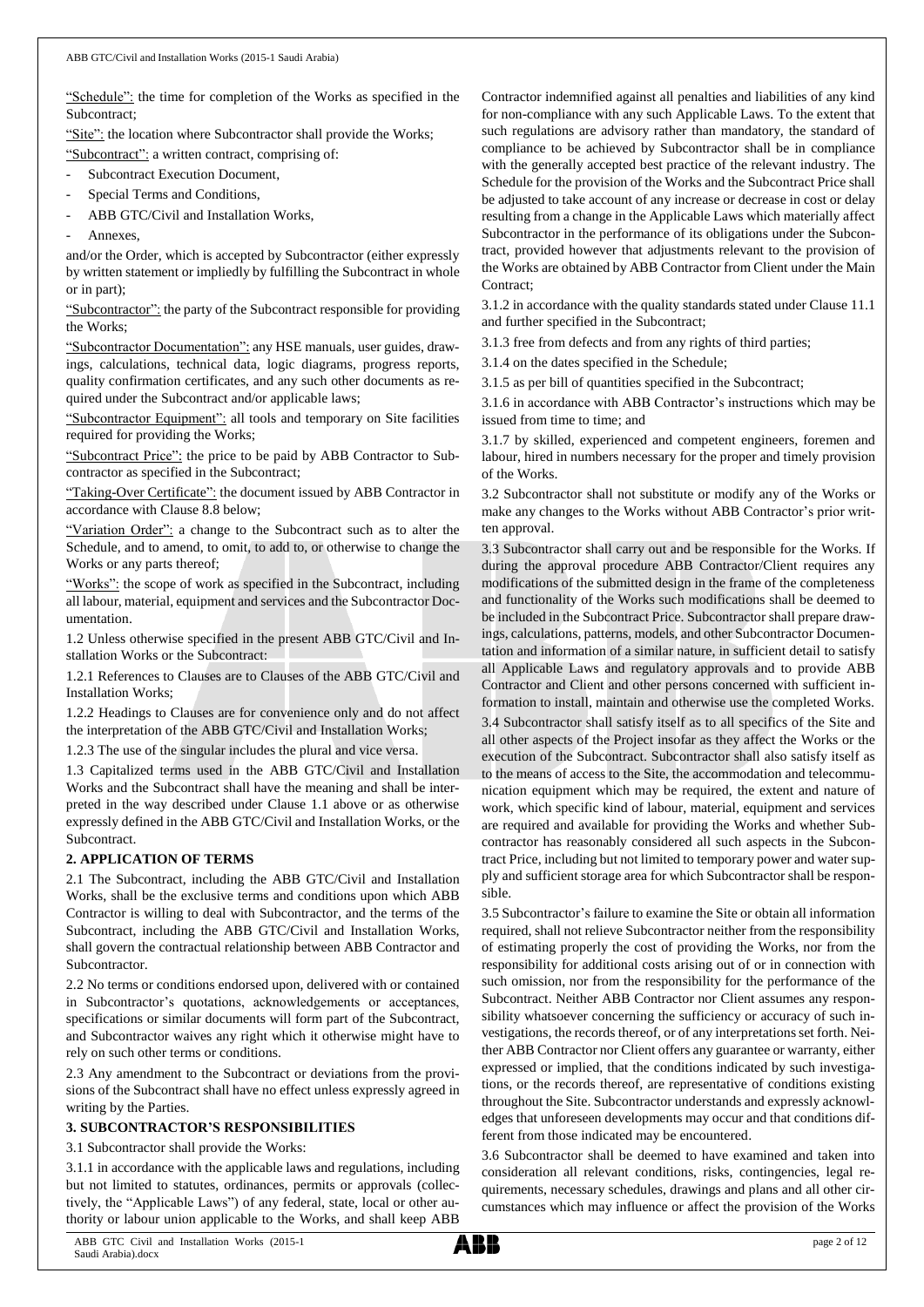or its obligations under the Subcontract, and to have obtained on its own responsibility all additional information and details which Subcontractor requires for the execution and completion of the Subcontract. ABB Contractor shall not be responsible for any costs or losses due to failure of Subcontractor to obtain such information.

3.7 Subcontractor shall give all notices and obtain and pay for all permits, visas, licences and fulfil all other requirements necessary for providing the Works.

3.8 Subcontractor shall hire and provide sufficient number of competent, experienced and/or certified personnel for the provision of the Works. Subcontractor shall hire competent representatives to supervise the provision of the Works at Site and shall give notice to ABB Contractor about the names of such representatives. Upon ABB Contractor's request Subcontractor shall remove forthwith from the Site any person who, in the opinion of ABB Contractor, misconducts or is incompetent or negligent. Any person so removed shall be replaced within fifteen (15) calendar days by a competent substitute. All costs relating to such removal shall be borne by Subcontractor.

3.9 Subcontractor shall have available all Subcontractor Equipment required for the provision of the Works. Such Subcontractor Equipment brought to Site for the purpose of executing the Works shall not be removed without ABB Contractor's prior written approval.

3.10 Subcontractor shall access the Site only with ABB Contractor's prior written approval. ABB Contractor shall grant Subcontractor access to the respective portions of the Site (as may be required in accordance with the Schedule) to enable Subcontractor to perform its obligations under the Subcontract.

3.11 Subcontractor shall pay and be responsible for the suitability and availability of access routes to the Site as well as for any special or temporary rights of way required by, for or in connection with access to the Site and performance of its obligations under the Subcontract. Subcontractor shall take precautions to keep all public or private roads or tracks clear of any spillage or droppings from its traffic. All such spillage or droppings which occur shall be cleared immediately at Subcontractor's risk and expense.

3.12 Subcontractor shall bear the risk of loss of or damages to the Works until issuance of the Provisional Acceptance Certificate or six (6) months from issuance of the Taking-Over Certificate whichever occurs first. Notwithstanding the foregoing, Subcontractor shall be responsible for any loss of or damages to the Works caused by Subcontractor after issuance of the Provisional Acceptance Certificate or six (6) months after Taking-Over Certificate whichever occurs first.

3.13 Subcontractor shall properly cover up and protect until issuance of the Taking-Over Certificate any section or portion of the Works which is exposed to loss or damage due to weather or other causes and shall take every reasonable precaution to protect such section or portion of the Works.

3.14 Subcontractor shall co-operate with ABB Contractor's request in scheduling and providing the Works to avoid conflict or interference with work provided by other contractors and third parties at Site.

3.15 If the provision of the Works depends on proper provision of equipment or execution of works by ABB Contractor, Client or third parties, Subcontractor shall, prior to proceeding with the affected part of the Subcontract, promptly report in writing to ABB Contractor any apparent discrepancies or defects in equipment or execution of work or material. Otherwise such equipment or execution of works shall be deemed to be accepted by Subcontractor.

3.16 Subcontractor shall be responsible for handling of materials and equipment supplied by ABB Contractor. This includes unloading and loading at the Site stores, store keeping and transportation within the Site. Subcontractor shall at its own expense provide store buildings and fence around the storage area and maintain a suitable store recording system. The stores shall be open at all times for inspection by ABB Contractor or Client. Upon arrival of materials and equipment on Site,

Subcontractor shall perform an inspection and any defects and deficiencies are to be recorded on the receipt. Unless such remarks on the receipts are noted, materials and equipment shall be deemed to have been received in good order and condition. From this moment such materials and equipment shall be deemed to be handed over and in the custody of Subcontractor. Any loss or damage shall be immediately reported to ABB Contractor. Subcontractor shall be responsible for the security measures at Site and shall bear the risk of loss or damage of anything brought to Site by Subcontractor, and all material and equipment unloaded by Subcontractor.

3.17 Upon ABB Contractor's request, Subcontractor shall remove without undue delay any material, equipment, scaffolding, debris etc. arising from the provision of the Works to avoid hindrance in access to the Works, routes, buildings or elsewhere.

3.18 Before issuance of the Taking-Over Certificate Subcontractor shall clean the Site to the satisfaction of ABB Contractor.

3.19 If any portion of the Works is covered or otherwise made inaccessible contrary to the request of ABB Contractor or to requirements of the Subcontract, such portion must, upon written request of ABB Contractor, be uncovered for ABB Contractor's inspection and thereafter be covered again, all at Subcontractor's cost. If any portion of the Works has been covered or otherwise made inaccessible which ABB Contractor has not specifically requested to inspect prior to being covered, ABB Contractor may request to inspect such Work and it shall be uncovered by Subcontractor. If such Work is found to be in accordance with the Subcontract, the reasonable direct cost of uncovering and covering shall, after issuance of a Variation Order, be for the account of ABB Contractor. If such Work is found not to be in accordance with the Subcontract, Subcontractor shall bear such costs.

3.20 Subcontractor shall be responsible for any activities performed by its employees in relation to the Subcontract, and in particular the following shall apply:

3.20.1 Subcontractor assumes full and exclusive responsibility for any accident or occupational disease occurred to its employees in relation to the performance of the Subcontract.

3.20.2 It is expressly agreed that the Subcontract does not imply any employment relationship between ABB Contractor and Subcontractor, or between ABB Contractor and Subcontractor's employees assigned to the execution of the Subcontract. ABB Contractor shall remain free of any direct or indirect responsibility or liability for labour, social security or taxes with respect to Subcontractor and its employees assigned to the performance of the Subcontract.

3.20.3 Subcontractor shall hire in its own name all employees required to perform effectively the Subcontract, who shall under no circumstances act as ABB Contractor's employees.

3.20.4 Subcontractorshall be solely and exclusively responsible for any claims and/or lawsuits filed by its employees and – unless caused by ABB Contractor's gross negligence or intentional act – hold ABB Contractor entirely safe and harmless from such claims and/or lawsuits. Subcontractor undertakes to voluntarily appear in court, recognizing its status as sole and exclusive employer, and to provide ABB Contractor with any and all requested documentation necessary to ensure proper legal defence of ABB Contractor in court.

3.20.5 ABB Contractor is authorized to make any payments due to Subcontractor's employees performing the Subcontract, in order to avoid lawsuits. Such payments may be made through withholding Subcontractor's credits, through offsetting or in any other way. Subcontractor shall provide any support requested by ABB Contractor with regard to such payments and indemnify ABB Contractor for any payments made.

# **4. HEALTH, SAFETY AND ENVIRONMENT (HSE)**

4.1 Subcontractor shall comply and ensure compliance by any of its employees and subcontractors with all applicable laws relating to HSE throughout the performance of the Subcontract.

4.2 Subcontractor shall comply with (i) ABB Contractor's HSE instructions for the Site and ABB's Code of Practice for Safe Working (as

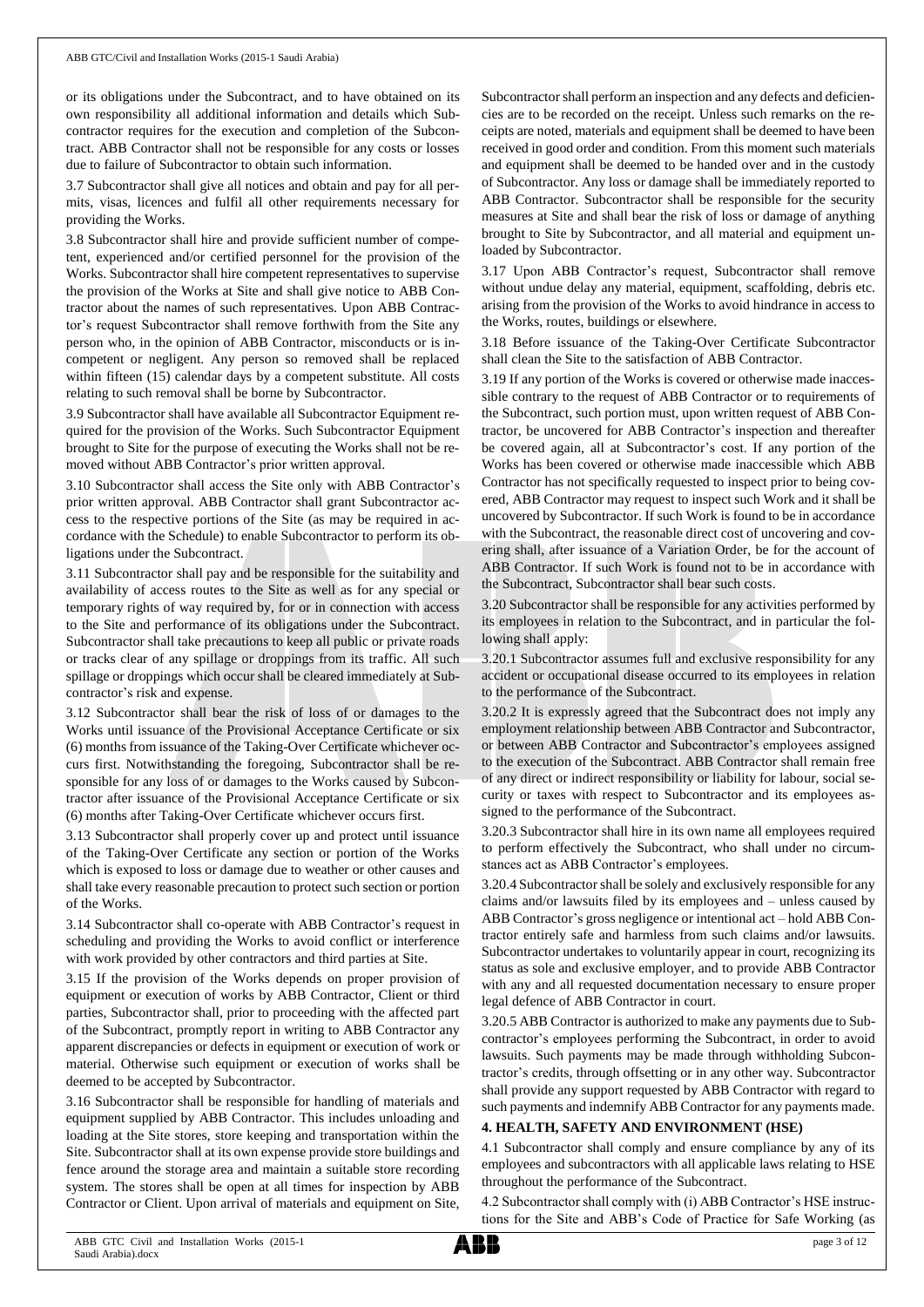referred to in the Special Terms and Conditions), (ii) Client's instructions concerning HSE at Site and (iii) applicable industry standards and good engineering practice.

4.3 Subcontractor shall allocate sufficient and qualified HSE resources to satisfy its obligations with regard to HSE. Resources allocation shall be reviewed periodically by Subcontractor and shared with ABB Contractor to ensure HSE requirements can be met. Subcontractor shall ensure that all its personnel, and its subcontractors' personnel, working on Site shall have received relevant training and induction before being allowed to work on Site. Subcontractor shall immediately remove from Site any person who, in ABB Contractor's opinion, fails to comply with the provisions of the relevant legislation, regulations and rules as appropriate or such other HSE legislation, which from time to time may be in force.

4.4 Subcontractor shall be solely responsible for the health and safety of all its employees and subcontractors at Site and shall immediately advise ABB Contractor and the relevant authority, if so required, of the occurrence of any accident, incident or near-miss on or about the Site or otherwise in connection with the provision of the Works. Within twenty four (24) hours after the occurrence of any such accident, incident or near-miss, Subcontractor shall furnish ABB Contractor with a written report, which shall be followed within fourteen (14) calendar days by a final report. Subcontractor shall also provide such a report to the appropriate authority when required. This procedure shall not relieve Subcontractor from the full responsibility to protect persons and property, and from its liability for damages.

4.5 Subcontractor shall hire only persons free from contagious diseases. Subcontractor shall, if requested by ABB Contractor, perform medical examination of its employees and provide ABB Contractor with the results of such examination, unless such provision would violate applicable laws.

4.6 Subcontractor shall maintain the whole area of its operations in a clean, tidy and safe condition and arrange all items necessary for providing the Works in an orderly manner. Any rubbish, waste material, debris, etc. generated from providing the Works shall be systematically cleared off the working areas and Subcontractor shall be responsible for disposing material in accordance with Applicable Laws. In addition, any such substance or material that could cause damage or harm to the environment shall be stored, transported, treated and removed to, at and from the Site in the most environmental friendly way possible and in accordance with Applicable Laws. Subcontractor shall also clear all its items constituting a fire hazard from Site. If Subcontractor fails to immediately comply with written instructions to clear materials, ABB Contractor shall clear such materials at Subcontractor's risk and expense.

4.7 Subcontractor shall notify ABB Contractor of all hazardous materials (as such term is defined in applicable laws or regulations) which are contained in the Works. Subcontractor shall furnish ABB Contractor with copies of all applicable material safety data sheets and provide any appropriate special handling instructions for the Works no later than ten (10) calendar days prior to the provision of the Works.

#### **5. VARIATION ORDERS**

5.1 ABB Contractor may issue, in the standard form provided in the Annexes, Variation Orders to Subcontractor to alter the Schedule, to amend, omit, add to, or otherwise change the Works or any parts thereof. Subcontractor shall carry out such Variation Orders only upon receipt of written Variation Order and continue to be bound by the provisions of the Subcontract. The value of each Variation Order shall then be added to or deducted from the Subcontract Price, as appropriate and specified in Clause 5.2. The Variation Order shall, as the case may be, express the amount of time by virtue of which the Schedule shall be shortened or extended.

5.2 Payments or credits for any variations covered by a Variation Order shall be calculated in accordance with the following order: (i) agreed unit price list as defined in the Subcontract, (ii) lump sum to be agreed

between ABB Contractor and Subcontractor, (iii) on a time and material basis or, (iv) if necessary, as a combination of these methods. If the agreed unit price list does not cover the subject matter of the Variation Order, an additional price shall be determined by ABB Contractor on the basis of prices in the list for similar goods, and added to the unit price list.

5.3 Variations requested by ABB Contractor in a reasonable time period shall not result in extension of time for performance of Subcontractor's obligations.

5.4 If Subcontractor believes that any order, request, act or omission of ABB Contractor involves or constitutes a change to the Subcontract, Subcontractor shall within five (5) calendar days of such order, request, act or omission forward a written proposal for a Variation Order in respect of such change to ABB Contractor. Subcontractor shall not be entitled to additional compensation in respect of costs and/or time incurred, unless ABB Contractor issues a Variation Order as a result of Subcontractor's proposal and Subcontractor complies strictly with the notice provisions of this Clause.

5.5 Subcontractor shall not postpone or delay the performance of a Variation Order on the grounds of dispute, or that it is subject to acceptance by Subcontractor, or agreeing to the value amount, and/or time extension to Schedule.

#### **6. PROVISION OF THE WORKS**

6.1 Subcontractor shall provide the Works and meet the Schedule both as specified in the Subcontract. Partial performance is not accepted unless confirmed or requested by ABB Contractor in writing.

6.2 Subcontractor shall submit for ABB Contractor's approval a detailed execution plan (including agreed milestones and activities with duration and planned resources as specified in the Subcontract) for the performance of the Subcontract and shall assist ABB Contractor with regard to the scheduling and planning process, and cooperate with ABB Contractor in all respects of the Subcontract scheduling and planning.

6.3 Unless requested otherwise, Subcontractor shall at least weekly in the form requested by ABB Contractor, report the status of the provision of the Works. The report shall provide a statement regarding the timely provision of the Works (including photos of the Works), bill of quantities managed during that month and bill of quantities to be managed during the next month, and steps proposed for expediting whenever required. The report shall also show the numbers and categories of workers assigned to defined activities as well as the numbers and categories of machinery and equipment at Site. Subcontractor shall anticipate that the Works may be interfered with or incidentally delayed from time to time due to concurrent performance of work by others. The report shall be provided to ABB Contractor within five (5) calendar days from the end of the month covered by the report. If the provision of the Works or any part thereof is behind the Schedule, Subcontractor shall submit in writing a recovery plan specifying its activities for reaching compliance with the Schedule. Upon ABB Contractor's request, Subcontractor shall provide ABB Contractor at any time with all information regarding the provision of the Works. ABB Contractor shall have the right to withhold payments under the Subcontract if Subcontractor fails to submit any of the reports.

6.4 Subcontractor must indicate latest at the time of acceptance of the Subcontract the customs tariff numbers of the country of consignment and the countries of origin for all Works. For controlled Works, the relevant national export control numbers must be indicated and, if the Works are subject to U.S. export regulations, the U.S. Export Control Classification Numbers (ECCN) or classification numbers of the International Traffic In Arms Regulations (ITAR) must be specified. Proofs of preferential origin as well as conformity declarations and marks of the country of consignment or destination are to be submitted without being requested; certificates of origin upon request.

#### **7. TIME FOR PROVIDING THE WORKS, DELAY**

7.1 If Subcontractor does not comply with the Schedule, ABB Contractor reserves the right to instruct Subcontractor in writing to expedite its

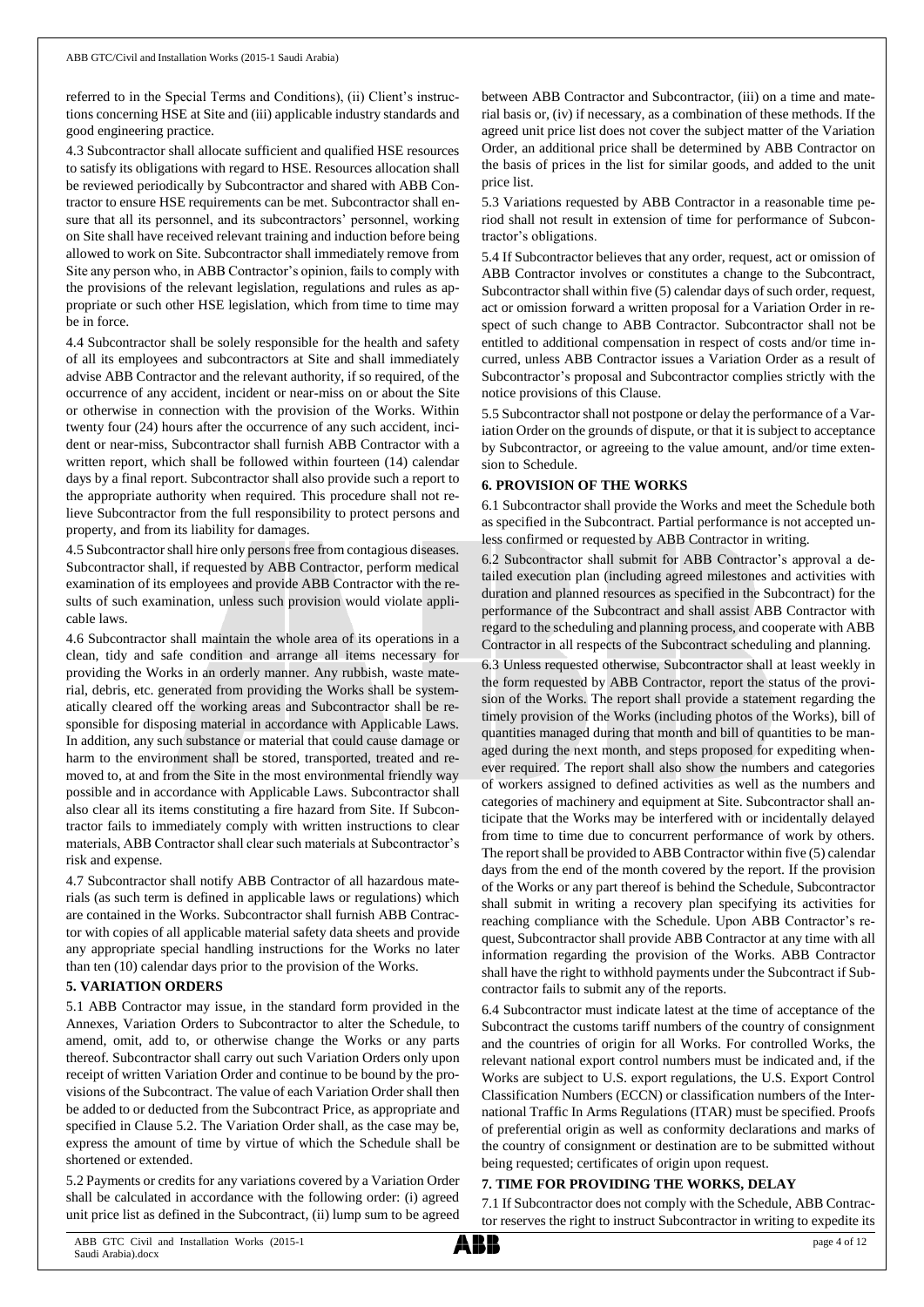performance under the Subcontract. Subcontractor shall take such measures (in accordance with ABB Contractor's instructions) as required for acceleration of progress so as to complete the provision of the Works, or the relevant part thereof, on time. Subcontractor shall not be entitled to any additional payment for taking such steps to accelerate the work to meet the Schedule. Subcontractor shall notify ABB Contractor in writing within twenty four (24) hours of the occurrence and cause of any delay and also to make every effort to minimise or mitigate the costs or the consequences of such delay.

7.2 If Subcontractor fails to provide the Works in accordance with the Schedule, Subcontractor shall pay liquidated damages to ABB Contractor for this default. The liquidated damages shall be payable at a rate specified in the Subcontract. Subcontractor shall pay the liquidated damages upon written demand or upon receipt of an invoice from ABB Contractor. The amount of liquidated damages may be deducted by ABB Contractor from any payments due or which may become due to Subcontractor, or from Subcontractor's financial guarantees, without prejudice to any other recovery method. The payment of such liquidated damages shall not relieve Subcontractor from any of its obligations and liabilities under the Subcontract.

7.3 If the delay in providing the Works is such that ABB Contractor is entitled to maximum liquidated damages and if the Works are still not provided, ABB Contractor may in writing demand provision of the Works within a final reasonable period which shall not be less than one week.

7.4 If Subcontractor does not provide the Works within such final period and this is not due to any circumstance for which ABB Contractor is responsible, then ABB Contractor reserves the right to:

7.4.1 terminate the Subcontract pursuant to Clause 18 (Termination);

7.4.2 refuse any subsequent provision of the Works which Subcontractor attempts to make;

7.4.3 recover from Subcontractor any costs or expenditure incurred by ABB Contractor in obtaining the Works in substitution from another Subcontractor;

7.4.4 claim in addition to liquidated damages under Clause 7 for any additional costs, losses or damages incurred whatsoever by ABB Contractor which are reasonably attributable to Subcontractor's failure to comply with the Subcontract.

7.5 ABB Contractor shall also have the right to terminate the Subcontract by notice in writing to the Subcontractor, if it is clear from the circumstances that there will occur a delay in providing the Works which under Clause 7 would entitle ABB Contractor to maximum liquidated damages.

#### **8. TEST AND ACCEPTANCE OF THE WORKS**

8.1 Subcontractor shall perform tests as required in the Special Terms and Conditions, and any other tests required to meet regulations, codes and standards or deemed necessary by ABB Contractor to verify that the Works comply with the Subcontract.

8.2 At any time prior to completion of the Works, ABB Contractor and/or Client's nominee shall have the right to (i) inspect the Works upon providing reasonable notice, and/or (ii) test the Works, or any parts or materials thereof, as required in the Special Terms and Conditions.

8.3 If the results of such inspection or test cause ABB Contractor to be of the opinion that the Works do not comply or are unlikely to comply with the Subcontract, ABB Contractor shall inform Subcontractor and Subcontractor shall immediately take such action as is necessary to ensure compliance with the Subcontract. In addition Subcontractor shall carry out such necessary additional inspection or testing at Subcontractor's own cost whereby ABB Contractor and Client shall be entitled to be present. ABB Contractor's costs (including Client's costs) of attending such additional inspection and testing of the Works shall be for Subcontractor's account.

8.4 Subcontractor shall prepare and transfer to ABB Contractor within fifteen (15) calendar days from the Effective Date of the Subcontract a detailed schedule of all tests, including a drawing showing the test arrangement for the test procedure stating all instruments, equipment to be used, and indicating the estimated dates for the tests. Subcontractor shall furnish all instruments, labour, material and assistance required for inspection and witness of testing of the Works.

8.5 Subcontractor shall inform with a minimum of four (4) weeks advance notice in writing ABB Contractor when the Works are ready for the agreed inspections and tests.

8.6 The costs of any tests shall be included in the Subcontract Price.

8.7 In the event the Works do not pass the tests, the Parties shall prepare and sign a protocol after the acceptance test indicating all relevant test results and the deficiencies and defects preventing ABB Contractor from issuing the Taking-Over Certificate. Subcontractor shall remedy the deficiencies and defects within the shortest time possible or by the date in ABB Contractor's Works defect notice.

8.8 ABB Contractor will issue a Taking-Over Certificate when the Site has been cleaned to the satisfaction of ABB Contractor, the Works have passed all applicable tests and Subcontractor has met all obligations under the Subcontract.

8.9 ABB Contractor in its sole discretion shall be entitled to issue the Taking-Over Certificate as a conditional acceptance, despite deficiencies and defects identified during the inspection and testing program. In such case the conditional character and the respective deficiencies and defects shall be expressly described in the Taking-Over Certificate, and Subcontractor shall remedy these deficiencies and defects within the shortest time possible, however not later than thirty (30) calendar days from the date of the (conditional) Taking-Over Certificate. ABB Contractor is entitled to withhold any outstanding payments until all these deficiencies and defects have been remedied. Should Subcontractor fail to remedy the same within the thirty (30) calendar days' time period, the issued (conditional) Taking-Over Certificate shall automatically be deemed to be null and void and ABB Contractor shall – without prejudice to any other rights or remedies it may have at law or under the Subcontract – be entitled (i) to treat the failure as a delay in completion, and (ii) to call any guarantees in its possession. The warranty period shall in no event commence under such (conditional) Taking-Over Certificate. After all defects and deficiencies have been remedied, the Taking-Over Certificate shall become effective.

8.10 ABB Contractor shall issue the Final Acceptance Certificate when all defects and deficiencies have been remedied, Subcontractor has met all obligations under the Subcontract and the warranty period has expired.

8.11 ABB Contractor in its sole discretion shall be entitled to issue the Final Acceptance Certificate as a conditional acceptance, despite deficiencies and defects identified during the inspection and testing program. In such case the conditional character and the respective deficiencies and defects shall be expressly described in the (conditional) Final Acceptance Certificate, and Subcontractor shall remedy these deficiencies and defects within the shortest time possible, however not later than thirty (30) calendar days from the date of the (conditional) Final Acceptance Certificate. ABB Contractor is entitled to withhold any outstanding payments until all these deficiencies and defects have been remedied. Should Subcontractor fail to remedy the same within the thirty (30) calendar days' time period, the issued (conditional) Final Acceptance Certificate shall automatically be deemed to be null and void and ABB Contractor shall – without prejudice to any other rights or remedies it may have at law or under the Subcontract – be entitled (i) to treat the failure as a delay in performance, (ii) to be compensated by Subcontractor for all costs, damages and losses incurred as a result of these deficiencies and defects, and (iii) to call any guarantees in its possession. After all defects and deficiencies have been remedied, the Final Acceptance Certificate shall become effective.

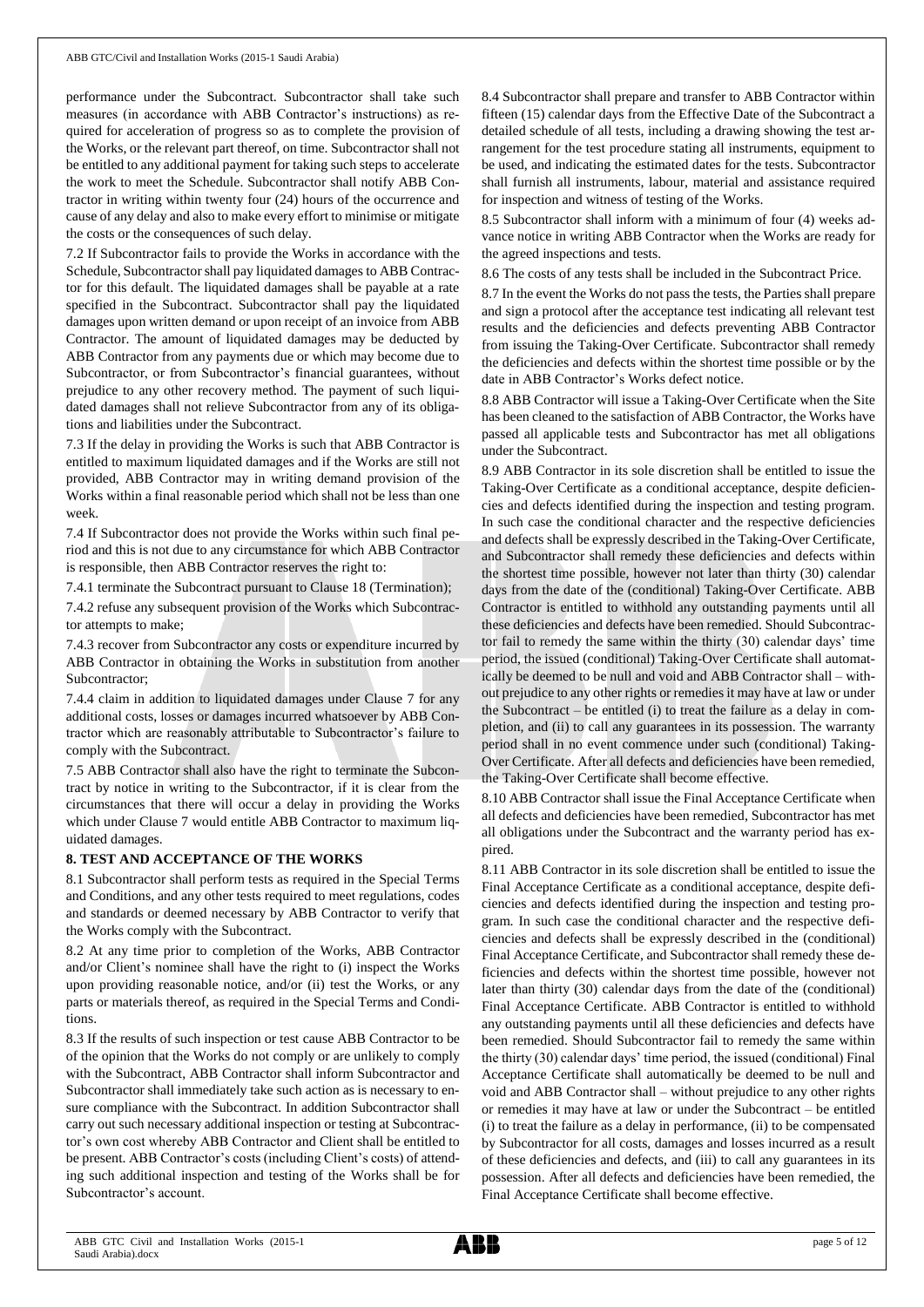8.12 No certificate, consent, approval or acceptance by ABB Contractor or its representatives other than the Final Acceptance Certificate duly signed by ABB Contractor's authorized representatives shall neither be deemed to constitute final approval and acceptance of the Works nor relieve Subcontractor from any of its obligations under the Subcontract.

8.13 Subcontractor shall have available and provide at its own expense sufficient equipment, workmen and services as required to obtain from ABB Contractor the Taking-Over Certificate and the Final Acceptance Certificate. Any extension of time requires written application of Subcontractor (including explanation of the reasons for not complying with the Schedule) and written approval of ABB Contractor.

8.14 ABB Contractor may under circumstances endangering the Works and/or the proper execution of the Subcontract, without any effect on the obligations of either Party under the Subcontract, take possession of any part of the Works at any time. Such possession shall not constitute acceptance of the Works and shall not relieve Subcontractor of any of its obligations and liabilities under the Subcontract.

8.15 Notwithstanding any approval, inspection, test or test sampling by ABB Contractor, Subcontractor shall remain fully responsible for the Works compliance with the Subcontract. This applies whether or not ABB Contractor has exercised its right of approval, inspection, testing and/or test sampling and shall not limit Subcontractor's obligations under the Subcontract. For the avoidance of doubt, approval, inspection, testing or test sampling of Works by ABB Contractor shall in no event exempt Subcontractor from or limit Subcontractor's warranties or liability in any way.

## **9. SUSPENSION OF THE SUBCONTRACT**

9.1 ABB Contractor shall have the right to suspend performance of the Subcontract at any time for convenience for a period of 90 calendar days in the aggregate without any compensation to Subcontractor. In case the suspension extends beyond 90 calendar days, Subcontractor shall be compensated by ABB Contractor for the direct and reasonable incurred costs of such suspension, such as cost of protection, storage and insurance. The agreed time for performance of the Subcontract or the concerned part thereof shall be extended by the time period of the suspension.

9.2 If the suspension of the Subcontract is caused or requested by Client, Subcontractor shall be entitled only to a compensation as specified in the Subcontract and to the extent paid by Client.

9.3 Subcontractor shall suspend the performance of the Subcontract or any part thereof, including postponing the provision of the Works, for such times and in such manner as ABB Contractor considers necessary (i) for proper HSE or execution of the Subcontract, or (ii) due to any default by Subcontractor, in which case Subcontractor shall bear all costs and be liable for the delay arising from such suspension.

9.4 During any suspension Subcontractor shall properly protect, insure and secure the Works.

9.5 Subcontractor is obliged to make every effort to minimise the consequences of any suspension.

9.6 Subcontractor shall have no right to suspend performance of the Subcontract.

# **10. FORCE MAJEURE**

10.1 Neither Party shall be liable for any delay in performing or for failure to perform its obligations under the Subcontract if the delay or failure results from an event of "Force Majeure", provided that the affected Party serves notice to the other Party within five (5) calendar days from occurrence of the respective event of Force Majeure.

10.2 "Force Majeure" means the occurrence of any of the following events, provided that they are unforeseeable and beyond the control of the Party affected that results in the failure or delay by such Party of some performance under the Subcontract, in full or part: flood, earthquake, volcanic eruption, war (whether declared or not), or terrorism.

10.3 The delayed Party will provide continuous updates on status and efforts to resolve the delay, and will ultimately be entitled to an extension of time only, and no monetary compensation for the delay. Each Party shall use its reasonable endeavours to minimise the effects of any event of Force Majeure.

10.4 If an event of Force Majeure occurs which exceeds twelve (12) months either Party shall have the right to terminate the Subcontract forthwith by written notice to the other Party without liability to the other Party.

# **11. WARRANTY**

11.1 Subcontractor warrants that:

11.1.1 the Works comply with the Subcontract, including but not limited to the specifications as stipulated in the Subcontract, and with good engineering practices, and that they retain the functionality and performance as expected by Client, and remain free from rights of third parties, including Intellectual Property Rights;

11.1.2 the Works are fit for the particular purpose of the Project, whether expressly or impliedly made known to Subcontractor in the Subcontract;

11.1.3 the Works are free and remain free from defects during the warranty period; and

11.1.4 the Works comply with Clauses 3.1.1 and 19 (Compliance, Integrity).

11.2 The warranty period shall be thirty six (36) months from the date ABB Contractor has obtained the Provisional Acceptance Certificate. If Provisional Acceptance Certificate cannot be achieved through no fault of Subcontractor, the warranty period shall be forty eight (48) months from the date of issuance of Taking-Over Certificate for the respective Works, and in the absence of such Taking-Over Certificate, the warranty period shall be forty eight (48) months from completion of the Works, which shall be achieved when the Works have been completed in accordance with the Subcontract, except for any outstanding work which is not attributable to Subcontractor's failure. Notwithstanding the foregoing, if the applicable law foresees a longer warranty period for the structural portion of the Works, such longer warranty period shall apply.

11.3 In the event of a breach of warranty, the entire warranty period of Clause 11.2 shall be restarted upon Client's and/or ABB Contractor's written confirmation that the Works are no longer defective. In all other cases the warranty period shall be extended by a time period which is equal to the time period from ABB Contractor's notice of breach of warranty to Subcontractor until ABB Contractor notifies Subcontractor in writing that the breach has been successfully remedied. For all other parts of the Works which cannot be used for the purposes of the Project as a result of a defect or damage, the same warranty extension shall apply.

11.4 Subcontractor shall, during a period of three (3) years after expiry of the warranty period, remain responsible for and shall remedy any defects in the Works which have not been detected by inspections or tests carried out and did not otherwise become obvious before the expiry of the warranty period, but are the result of non-compliance of the Works with the Subcontract prior to the expiry of the warranty period (hidden/latent defects).

11.5 Subcontractor assigns, transfers and conveys to ABB Contractor all of its rights, title and interests under any and all warranties with respect to the Works.

11.6 In case of non-compliance with the warranty provided under this Clause 11, ABB Contractor shall be entitled to enforce one or more of the following remedies at Subcontractor's own expense and risk:

11.6.1 to give Subcontractor the opportunity to carry out any additional work necessary to ensure that the terms and conditions of the Subcontract are fulfilled within twenty (20) calendar days from ABB Contractor's notice. If not otherwise agreed in writing by the Parties, such remedial work requires acceptance by ABB Contractor;

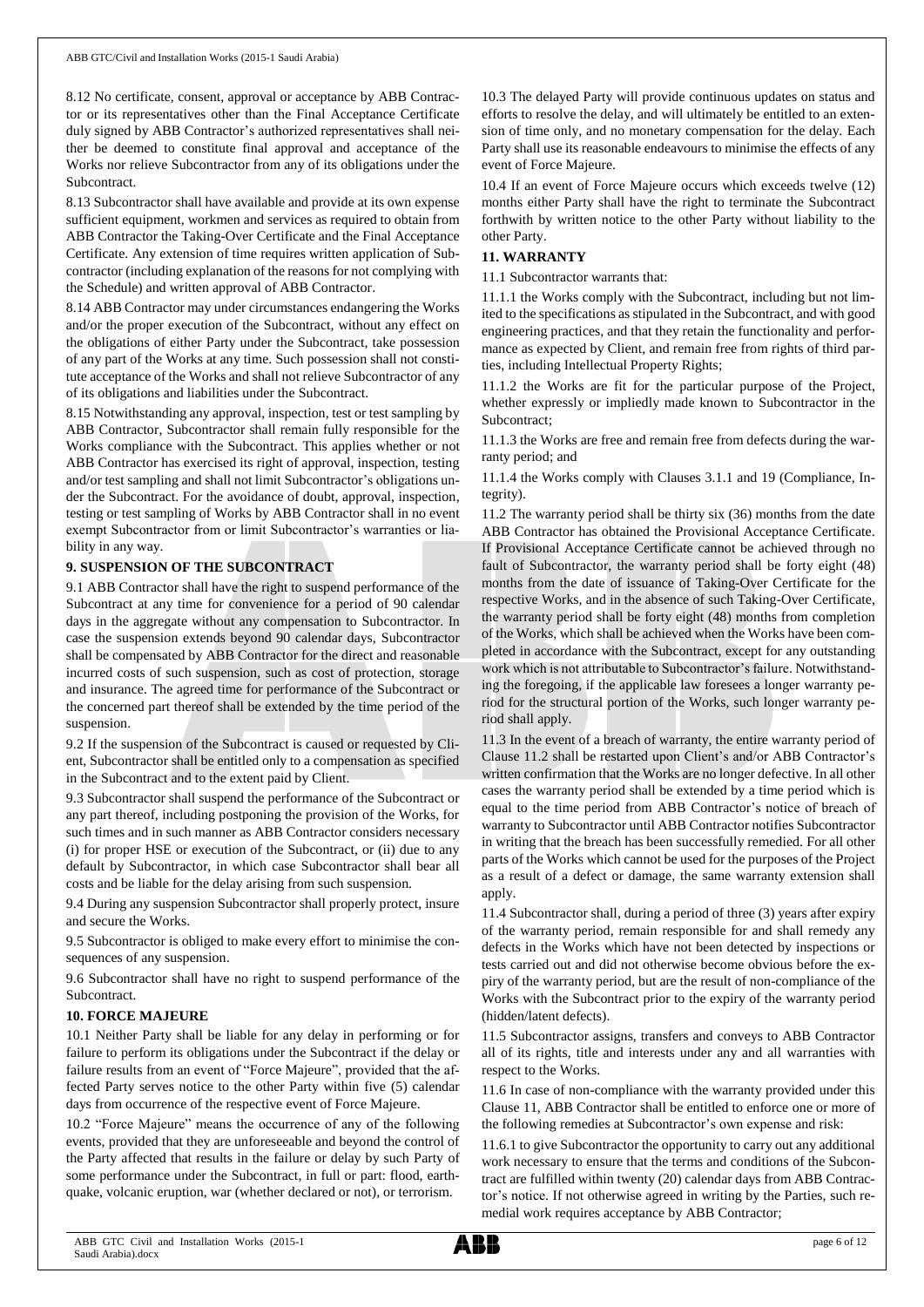11.6.2 to carry out (or to instruct a third party to carry out) any additional work necessary to make the Works comply with the Subcontract; 11.6.3 to obtain from Subcontractor prompt repair or replacement of the non-compliant Works by other Works conforming with the Subcontract, or to obtain such personnel in such numbers necessary for the proper and timely execution and completion of the Works. Any and all costs, including but not limited to costs of transportation to Site, disassembly, cleaning, upgrade, assembly, installation, testing, inspection, insurance, completion, and acceptance, which are connected with correcting defects or damages shall be to Subcontractor's account. This covers the time period until issuance of the Final Acceptance Certificate;

11.6.4 to refuse to accept any further provision of the Works, but without exemption from Subcontractor's liability for the defective Works for which ABB Contractor shall be entitled to a price reduction, instead of requiring their correction, replacement or removal. A Variation Order will be issued to reflect an equitable reduction in the Subcontract Price. Such adjustments shall be effected whether or not final payment has been made;

11.6.5 to claim such costs and damages as may have been sustained by ABB Contractor as a result of Subcontractor's breach or failure;

11.6.6 to terminate the Subcontract in accordance with Clause 18.1.

11.7 The rights and remedies available to ABB Contractor and contained in the Subcontract are cumulative and are not exclusive of any rights or remedies available under warranty, at law or in equity.

## **12. STEP IN**

If Subcontractor (a) fails to provide the Works or any part thereof in accordance with the Schedule or (b) fails to provide the Works in accordance with any requirements as provided in the Subcontract and, within seven (7) calendar days after receipt of written notice from ABB Contractor, Subcontractor fails to take satisfactory actions (acceptable to ABB Contractor) to commence correction of such default or neglect with diligence and promptness, ABB Contractor may, without prejudice to any other remedy or rights ABB Contractor may have, take the Works (or relevant part thereof) out of the hands of Subcontractor and employ other subcontractors to complete the Works (or relevant part thereof) or complete it by using its own resources. Any such work shall be performed at Subcontractor's risk and expense. ABB Contractor shall have the right to take possession at Subcontractor's premises of any uncompleted part of the Works and use all drawings, technical information related to the Works, materials, equipment and other property provided (or to be provided) or used by Subcontractor and use it as ABB Contractor deems fit in order to complete the Works. If the cost to ABB Contractor for so completing the Works shall exceed the amount which would have been due to Subcontractor if the Works had been completed by him, Subcontractor shall pay the amount of such excess to ABB Contractor or it will be deducted from any money due or money that will become due to Subcontractor or from any of Subcontractor's guarantees.

#### **13. PRICES, PAYMENT TERMS, INVOICING**

13.1 The Subcontract Price shall be deemed to cover the fulfilment by Subcontractor of all its obligations under the Subcontract and include the costs of the Works specified and the costs for everything, including but not limited to supervision, fees, taxes, duties, transportation, profit, overhead, licences, permits, and travel, whether indicated or described or not, which is necessary for the provision of the Works.

13.2 The prices stipulated in the Subcontract are fixed unless otherwise provided in a Variation Order.

13.3 The payment terms and the applicable procedures shall be specified in the Subcontract.

13.4 Subcontractor shall submit invoices complying with Subcontractor's and ABB Contractor's applicable local mandatory law, generally accepted accounting principles and ABB Contractor requirements set forth in the Subcontract, which shall contain the following minimum information: Subcontractor name, address and reference person including contact details (telephone, e-mail etc.); invoice date; invoice number; Order number (same as stated in the Order); Subcontractor number (same as stated in the Order); address of ABB Contractor; quantity; specification of Works supplied; price (total amount invoiced); currency; tax or VAT amount; tax or VAT number; Authorized Economic Operator and/or Approved Exporter Authorization number and/or other customs identification number, if applicable.

13.5 Invoices shall be accompanied by interim release of liens or privileges and shall be issued to ABB Contractor as stated in the Subcontract. Invoices shall be sent to the invoice address specified in the Subcontract. The submission of an invoice shall be deemed to be a confirmation by Subcontractor that it has no additional claims, except as may already have been submitted in writing, for anything that has occurred up to and including the last day of the period covered by such invoice.

13.6 Subcontractor shall make payment in due time for all equipment and labour used in, or in connection with, the performance of the Subcontract in order to avoid the imposition of any lien or privilege against any portion of the Works and/or the Project. In the event of the imposition of any such lien or privilege by any person who has supplied any such equipment or labour, or by any other person claiming by, through or under Subcontractor, Subcontractor shall, at its own expense, promptly take any and all action as may be necessary to cause such lien or privilege to be released or discharged. Subcontractor shall furnish satisfactory evidence, when requested by ABB Contractor, to verify compliance with the above. In the alternative, ABB Contractor may pay to release the lien and withhold such amounts from Subcontractor.

13.7 ABB Contractor shall have the right to withhold the whole or part of any payment to Subcontractor which, in the opinion of ABB Contractor, is necessary for protection of ABB Contractor from loss on account of claims against Subcontractor, or failure by Subcontractor to make due payments to its sub-suppliers or employees, or not having paid taxes, dues and social insurance contributions. ABB Contractor reserves the right to set off such amount owed to Subcontractor, or withhold payment for Works not provided in accordance with the Subcontract. However, Subcontractor shall not be entitled to set off any amounts owed by ABB Contractor to Subcontractor, unless prior approval has been granted by ABB Contractor in writing.

13.8 Unless otherwise agreed in writing (or instructed by ABB Contractor in writing), Subcontractorshall carry on and maintain the timely provision of the Works during arbitration and any dispute or disagreement with ABB Contractor, including, without limitation, a dispute or disagreement about ABB Contractor's withholding of payments otherwise due to Subcontractor.

# **14. FINANCIAL GUARANTEES**

14.1 Subcontractor shall submit financial guarantees as required in the Special Terms and Conditions, within fifteen (15) calendar days from Effective Date of the Subcontract. The guarantees shall be issued by reputable banks accepted by ABB Contractor. The guarantees shall be unconditional, irrevocable and payable on first demand. Subcontractor's failure to provide such financial guarantees shall entitle ABB Contractor to claim compensation for costs and damages as may have been sustained by ABB Contractor as a result of Subcontractor's failure to provide such financial guarantees, without prejudice to any other rights ABB Contractor may have under the Subcontract. ABB Contractor may seek additional security from Subcontractor, such as a parent company or bank guarantee, in a form as provided in the Annexes.

14.2 The financial guarantees shall remain valid until issuance of the Final Acceptance Certificate by ABB Contractor. However, in case an advance payment guarantee is submitted, such guarantee shall remain valid until issuance of the Taking-Over Certificate.

14.3 In the event the Parties agree on increased prices, the financial guarantee shall be increased proportionally within twenty (20) calendar days from ABB Contractor's written confirmation of the increase of the respective prices, or otherwise the equivalent amount shall be deducted

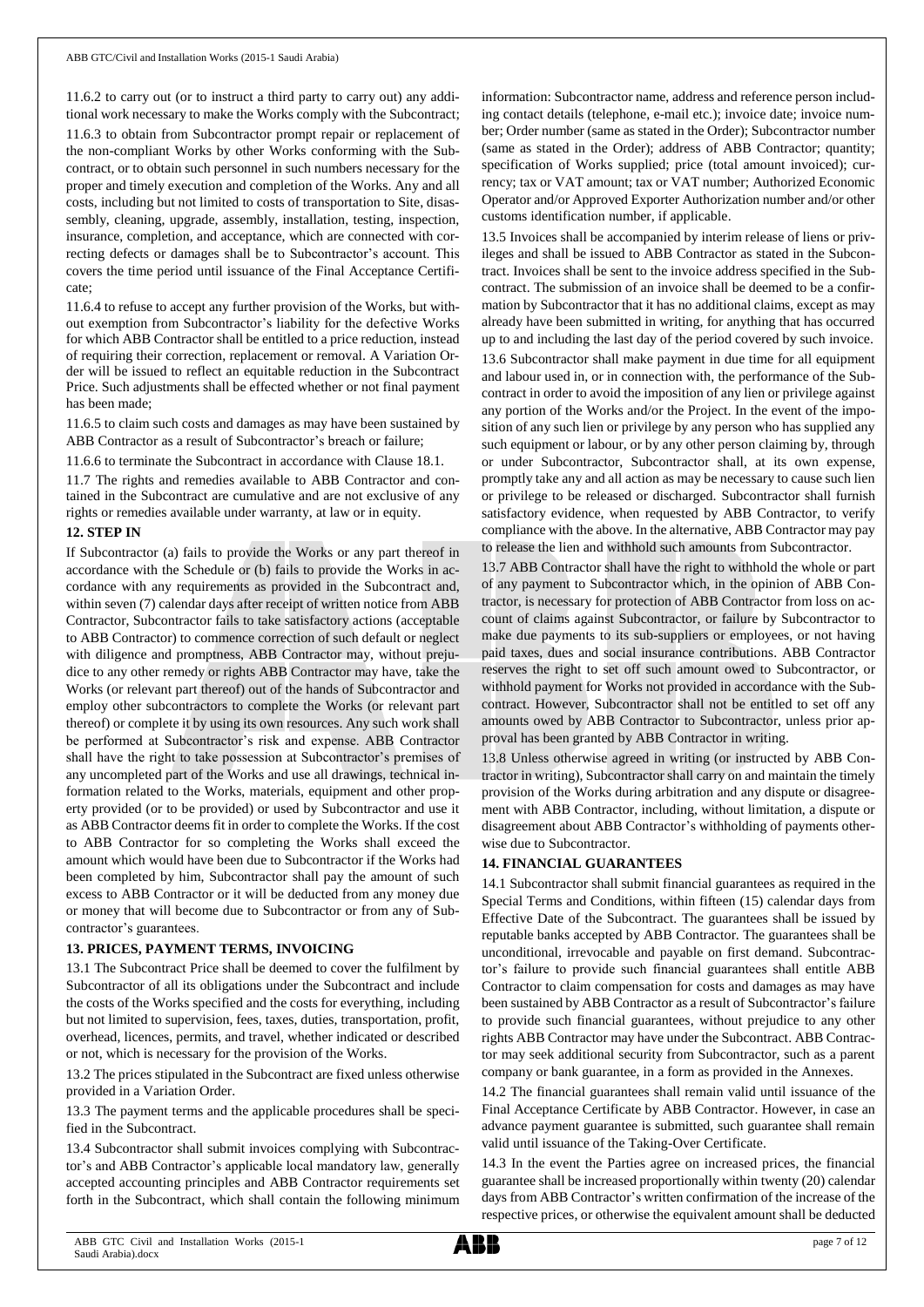from each invoice and become reimbursable upon issuance of the Final Acceptance Certificate.

14.4 All costs related to financial guarantees shall be for the account of Subcontractor.

## **15. DOCUMENTATION**

15.1 Subcontractor shall at its expense:

15.1.1 submit, as part of the Works, the Subcontractor Documentation. Delay in submitting the Subcontractor Documentation is regarded a delay in providing the Works and the consequences are as set out in Clause 7 (Time for Providing the Works, Delay);

15.1.2 prepare translation into English and/or any other language if so required by ABB Contractor;

15.1.3 immediately upon receipt of Client's and/or ABB Contractor's technical specification, carefully check such specifications and Subcontractor shall promptly notify ABB Contractor of any errors, omissions or discrepancies found in such specifications. ABB Contractor shall not bear any costs or liability in relation to any errors, omissions or discrepancies which Subcontractor ought to have found during its check;

15.1.4 provide ABB Contractor with updated copies of the drawings ("as-built") and specifications showing all changes and modifications made during the execution of the Subcontract;

15.1.5 prior to (and as a condition for) issuance of the Taking-Over Certificate or, if earlier, at the dates set out in the Subcontract, furnish to ABB Contractor one set of drawings showing all changes during the provision of the Works.

15.2 Where certificates are required, such certificates shall be submitted by and at the expense of Subcontractor. Such submittal shall be made in accordance with ABB Contractor's instructions. Certificates shall be subject to review and approval by ABB Contractor, and Subcontractor shall not provide the Works represented by such certificates without such review and approval. Certificates shall clearly identify the Works being certified and shall include but not be limited to the following information: Subcontractor's name, name of the item, manufacturer's name, and reference to the appropriate drawing, technical specification section and paragraph number, all as applicable.

15.3 All Subcontractor Documentation is subject to the provisions above as well as the review and approval by ABB Contractor.

15.4 Subcontractor shall not be entitled to any compensation for Works provided prior to such approval to the extent that Works have to be modified in the result of comments from ABB Contractor.

15.5 ABB Contractor shall approve or comment on Subcontractor Documentation within the number of days after receipt specified in the Subcontract, provided that the Subcontractor Documentation is in a status that enables ABB Contractor to decide if the submitted Subcontractor Documentation is to be approved or revised.

15.6 Subcontractor Documentation commented upon by ABB Contractor shall be corrected and resubmitted for approval within seven (7) calendar days from the date of receipt of the comments by Subcontractor.

15.7 Reviews and approvals by ABB Contractor do not constitute formal and final acceptance of the details, general design, calculations, analyses, test methods, certificates, materials or other concerned items of the Works and do not relieve Subcontractor from full compliance with its contractual obligations. Final acceptance of the Works is exclusively subject to issuance of Final Acceptance Certificate.

15.8 Any drawings and documents provided by ABB Contractor to Subcontractor shall remain the exclusive property of ABB Contractor and may not be used by Subcontractor for any other purpose than performing the Subcontract. Such drawings and documents must not be copied, reproduced or transmitted in whole or in part to any third party without the prior written consent of ABB Contractor. All drawings and documents provided by ABB Contractor to Subcontractor shall be returned to ABB Contractor upon ABB Contractor's request.

15.9 Subcontractor shall keep all Subcontractor Documentation at least for ten (10) years after issuance of the Taking-Over Certificate or any such longer time required by applicable law.

# **16. LIABILITY AND INDEMNITY**

16.1 Subcontractor shall indemnify ABB Contractor and Client against all liabilities, losses, damages, injuries, cost, actions, suits, claims, demands, charges or expenses whatsoever arising in connection with death or injury suffered by persons employed by Subcontractor or any of its sub-suppliers.

16.2 Without prejudice to applicable mandatory law or unless otherwise agreed between the Parties, Subcontractor shall compensate/indemnify ABB Contractor and Client for all liabilities, losses, damages, injuries, cost, actions, suits, claims, demands, charges or expenses whatsoever arising out of or in connection with the performance of the Subcontract and/or the Works (i) for Subcontractor's breaches of the Subcontract, and (ii) for any claim made by a third party (including employees of Subcontractor) against ABB Contractor in connection with the Works and to the extent that the respective liability, loss, damage, injury, cost or expense was caused by or arises from acts or omissions of Subcontractor and/or from the Works.

16.3 In the event of infringements of third party Intellectual Property Rights caused by or related to the Works:

16.3.1 Subcontractor shall reimburse ABB Contractor and Client for any liabilities, losses, damages, injuries, costs and expenses (including without limitation to any direct, indirect, or consequential losses, loss of profit and loss of reputation, and all interest, penalties and legal and other professional costs and expenses) arising out of such infringement. This obligation does not limit any further compensation rights of ABB Contractor or Client;

16.3.2 Without prejudice to ABB Contractor's right under the Subcontract, Subcontractor shall, upon notification from ABB Contractor, at Subcontractor's cost (i) procure for ABB Contractor the right to continue using the Works; (ii) modify the Works so that they cease to be infringing; or (iii) replace the Works by non-infringing Works.

16.4 Subcontractor shall be responsible for the acts, omissions, defaults, negligence or obligations of any of its sub-suppliers, its agents, servants or workmen as fully as if they were the acts, omissions, defaults, negligence or obligations of Subcontractor.

16.5 ABB Contractor reserves the right to set off any indemnity/liability claims under the Subcontract against any amounts owed to Subcontractor.

16.6 For any indemnity obligations, Subcontractor shall defend ABB Contractor and/or Client at its cost against any third party claims upon ABB Contractor's request.

# **17. INSURANCE**

17.1 Until issuance of the Final Acceptance Certificate and as required in the Special Terms and Conditions, Subcontractor shall maintain at its expense with reputable and financially sound insurers acceptable to ABB Contractor the following type of insurances: public liability insurance, statutory worker's compensation/employer's liability insurance.

17.2 All insurance policies shall be endorsed to include ABB Contractor as additional insured and provide a waiver of insurer's right of subrogation in favour of ABB Contractor. All insurance policies and waivers of recourse shall, upon request by ABB Contractor, be extended to also similarly apply to Client. Subcontractor shall no later than Effective Date provide to ABB Contractor certificates of insurance covering such policies as well as confirmation that premiums have been paid. Subcontractor shall also provide upon ABB Contractor's request copies of such insurance policies.

17.3 In case of loss and damage related to the covers in Clause 17, any and all deductibles shall be for Subcontractor's account.

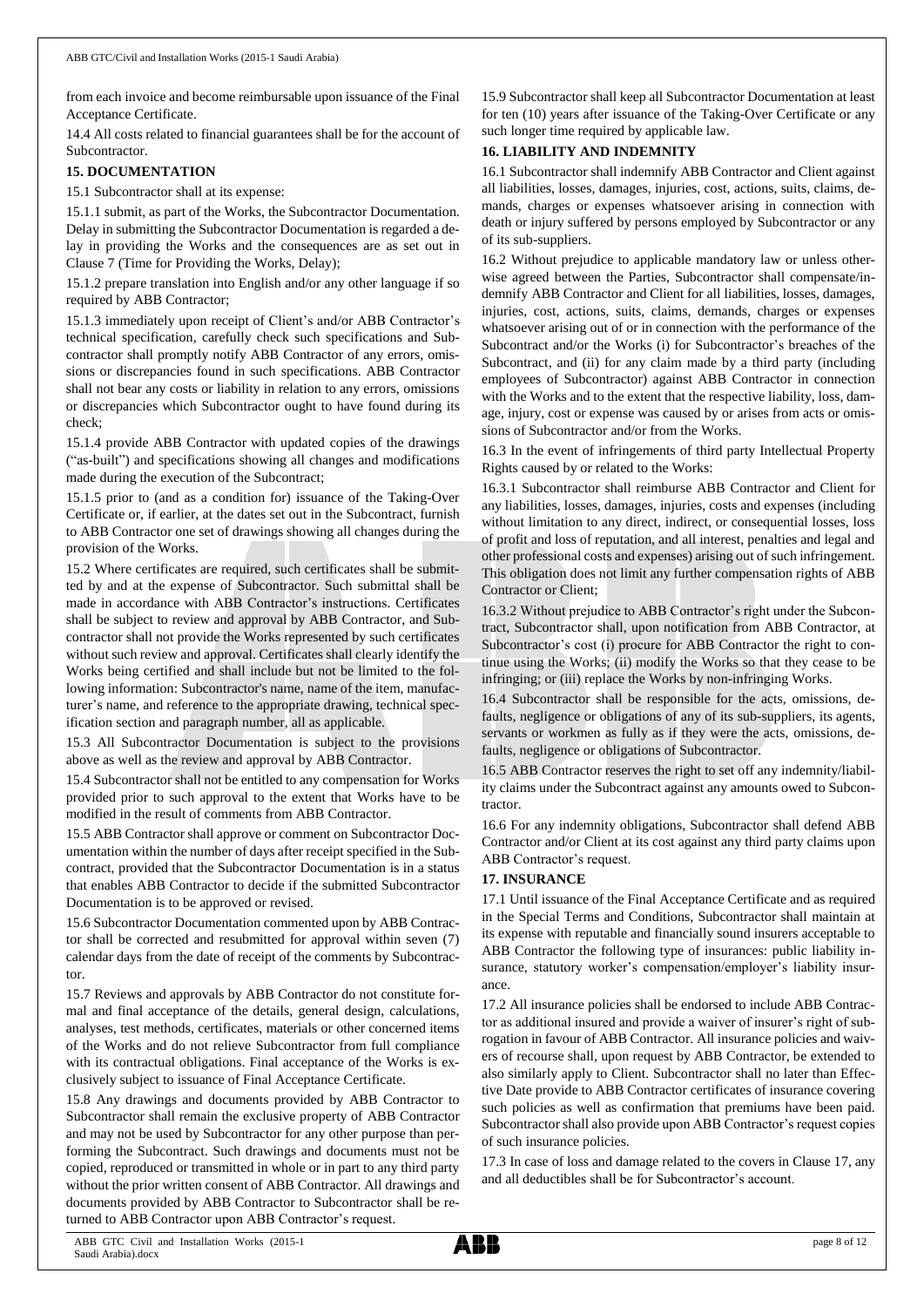17.4 Subcontractor shall furnish notice to ABB Contractor within thirty (30) calendar days of any cancellation or non-renewal or material change to the terms of any insurance.

17.5 All Subcontractor policies (except worker's compensation/employer's liability) shall be considered primary insurance and any insurance carried by ABB Contractor shall not be called upon by Subcontractor's insurers to contribute or participate on the basis of contributing, concurrent, double insurance or otherwise.

17.6 Should Subcontractor fail to provide insurance certificates and maintain insurance according to Clause 17, ABB Contractor shall have the right to procure such insurance cover at the sole expense of Subcontractor.

17.7 Any compensation received by Subcontractor shall be applied towards the replacement and/or restoration of the Works.

17.8 Nothing contained in this Clause 17 shall relieve Subcontractor of any liability under the Subcontract or any of its obligations to make good any loss or damage to the Works. The insured amounts can neither be considered nor construed as a limitation of liability.

#### **18. TERMINATION**

18.1 Without prejudice to any other rights or remedies to which ABB Contractor may be entitled, ABB Contractor may terminate the Subcontract in the event that:

18.1.1 Subcontractor commits a breach of its obligations under the Subcontract, and fails to remedy that breach within ten (10) calendar days (unless otherwise stated under the Subcontract) of receiving written notice from ABB Contractor requiring its remedy; or

18.1.2 subject to Clause 7.3, the maximum amount of liquidated damages payable by Subcontractor is reached, or, subject to Clause 7.5, it is clear from the circumstances that a delay will occur in providing the Works which would entitle ABB Contractor to maximum liquidated damages; or

18.1.3 Subcontractor fails to provide, in response to demand by ABB Contractor, adequate assurance of Subcontractor's future performance, whereby ABB Contractor shall be the sole judge of the adequacy of said assurance; or

18.1.4 there is any adverse change in the position, financial or otherwise, of Subcontractor, whereby and without limitation:

a) Subcontractor becomes insolvent; or

b) an order is made for the winding up of Subcontractor; or

c) documents are filed with a court of competent jurisdiction for the appointment of an administrator of Subcontractor; or

d) Subcontractor makes any arrangement or composition with its creditors, or makes an application to a court of competent jurisdiction for the protection of its creditors in any way; or

18.1.5 Subcontractor ceases, or threatens to cease, performing a substantial portion of its business, whether voluntarily or involuntarily, that has or will have an adverse effect on Subcontractor's ability to perform its obligations under the Subcontract; or

18.1.6 any representation or warranty made by Subcontractor in the Subcontract is not true, or inaccurate and if such lack of truth or accuracy would reasonably be expected to result in an adverse impact on ABB Contractor, unless cured within ten (10) calendar days after the date of written notice of such lack; or

18.1.7 there is a change of control of Subcontractor.

18.2 Upon termination according to Clause 18.1, ABB Contractor shall be entitled to reclaim all sums which ABB Contractor has paid to Subcontractor under the Subcontract and to claim compensation for any costs, losses or damages incurred whatsoever in connection with such termination. Subcontractor shall at its own expense promptly remove from the Site all portions of the Works which are defective or otherwise not conforming with the Subcontract and which have not been corrected, unless removal is waived by ABB Contractor.

18.3 If Subcontractor does not proceed with the removal of defective or non-conforming Works or the respective parts immediately upon written notice from ABB Contractor, ABB Contractor may (or may instruct a third party to) remove them and store them at the expense of Subcontractor. If Subcontractor does not pay the cost of such removal and storage within ten (10) calendar days thereafter, ABB Contractor may upon ten (10) additional calendar days' written notice sell such items at auction or at private sale and shall account for the net proceeds thereof, after deducting all the costs of such sale and other costs that should have been borne by Subcontractor. If such proceeds of sale do not cover all costs of sale and other costs which Subcontractor should have borne, the difference shall be charged to Subcontractor. If payments then or thereafter due to Subcontractor are not sufficient to cover such amount, Subcontractor shall pay the difference to ABB Contractor.

18.4 Upon termination according to Clause 18.1, ABB Contractor may complete the Subcontract or employ other suppliers to complete the Subcontract. Any such work shall be performed at Subcontractor's risk and expense. ABB Contractor shall have the right to take possession at Subcontractor's premises and/or at Site of any uncompleted part of the Works and use all Subcontractor Documentation, Subcontractor Equipment and other property provided (or to be provided) or used by Subcontractor and use it as ABB Contractor deems fit in order to complete the Works. If the cost to ABB Contractor for so completing the Works shall exceed the amount which would have been due to Subcontractor had the Works been completed by Subcontractor, Subcontractor shall pay the amount of such excess to ABB Contractor or it will be deducted from any money due or money that will become due to Subcontractor or from any of Subcontractor's guarantees.

18.5 Upon termination according to Clause 18.1, ABB Contractor shall have the right to enter into, and Subcontractor shall undertake to assign, any agreements with Subcontractor's sub-suppliers. Any costs related to such assignments of agreements with sub-suppliers from Subcontractor to ABB Contractor shall be for the account of Subcontractor.

18.6 ABB Contractor has the right to terminate the Subcontract or parts of the Subcontract without cause at any time with immediate effect at its sole discretion by written notice to Subcontractor. Upon receipt of such notice Subcontractor shall stop all provision of the Works and performance of the Subcontract unless otherwise directed by ABB Contractor. ABB Contractor shall pay Subcontractor for the Works provided and for the materials purchased for execution of the Works before termination which cannot be used by Subcontractor for any other purposes (such materials will become property of ABB Contractor upon payment by ABB Contractor), and other verified, proven and direct additional expenses for discontinuing the Subcontract. However, in no event shall the total amount to be paid by ABB Contractor to Subcontractor exceed the amount of accumulated costs as stated in the Special Terms and Conditions, or in the absence thereof, the amount due and payable by ABB Contractor at the time of termination according to the Subcontract. Subcontractor shall have no further claim for compensation due to such termination. Claims for compensation of loss of anticipated profits are excluded.

18.7 In case the Main Contract is terminated for reasons other than Subcontractor's performance and if ABB Contractor, as a result thereof, terminates the Subcontract, compensation to be paid to Subcontractor shall correspond to the compensation paid by Client to ABB Contractor for the respective part of the Subcontract.

18.8 On termination of the Subcontract, Subcontractor shall immediately deliver to ABB Contractor all copies of information or data provided by ABB Contractor to Subcontractor for the purposes of the Subcontract. Subcontractor shall certify to ABB Contractor that Subcontractor has not retained any copies of such information or data.

18.9 On termination of the Subcontract, Subcontractor shall immediately deliver to ABB Contractor all specifications, programs and other information, data, and Subcontractor Documentation regarding the

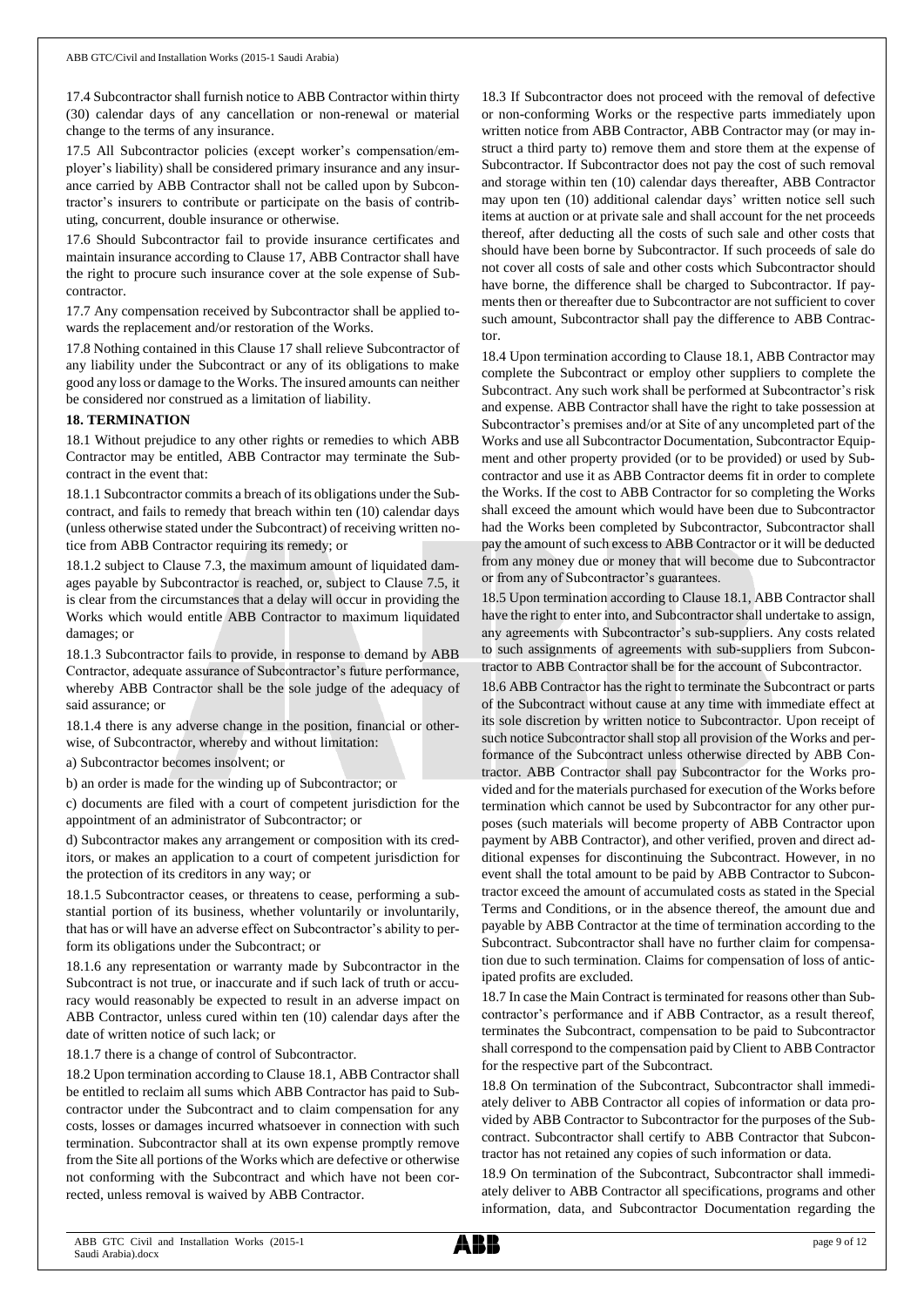Works which exist in any form whatsoever at the date of such termination, whether or not then complete.

18.10 Termination of the Subcontract, however arising, shall not affect or prejudice the accrued rights of the Parties as at termination, or the continuation of any provision expressly stated to survive, or implicitly surviving, termination.

# **19. COMPLIANCE, INTEGRITY**

19.1 Subcontractor shall provide the Works in compliance with all relevant legislation, laws, rules, regulations, and codes of practice, guidance and other requirements of any relevant government or governmental agency. To the extent that such regulations are advisory rather than mandatory, the standard of compliance to be achieved by Subcontractor shall be in compliance with the generally accepted best practice of the relevant industry. During the term of the Subcontract, Subcontractor shall on a six-monthly basis provide to ABB Contractor a duly completed Six Monthly Subcontractor's Compliance with Labor Laws Certificate substantially in the format attached to the Order as ANNEX 1. 19.2 Subcontractor must comply with the ABB Lists of Prohibited and Restricted Substances and with the reporting and other requirements regarding Conflict Minerals made available under **[www.abb.com](http://www.abb.com/) – Supplying – Material Compliance** or otherwise and shall provide ABB Contractor with respective documents, certificates and statements if requested. Any statement made by Subcontractor to ABB Contractor (whether directly or indirectly, e. g. where applicable via the ABB Supplier Registration and Pre-Qualification System) with regard to materials used for or in connection with the Works will be deemed to be a representation under the Subcontract.

19.3 Subcontractor represents and warrants that it is knowledgeable with, and is and will remain in full compliance with all applicable trade and customs laws, regulations, instructions, and policies, including, but not limited to, securing all necessary clearance requirements, proofs of origin, export and import licenses and exemptions from, and making all proper filings with appropriate governmental bodies and/or disclosures relating to the provision of services, the release or transfer of goods, hardware, software and technology to non U.S. nationals in the U.S., or outside the U.S., the release or transfer of technology and software having U.S. content or derived from U.S. origin software or technology.

19.4 No material or equipment included in or used for the Works shall originate from any company or country listed in any relevant embargo issued by the authority in the country where the Works shall be used or an authority otherwise having influence over the equipment and material forming part of the Works. If any of the Works are or will be subject to export restrictions, it is Subcontractor's responsibility to promptly inform ABB Contractor in writing of the particulars of such restrictions.

19.5 Both Parties warrant that each will not, directly or indirectly, and that each has no knowledge that the other Party or any third parties will, directly or indirectly, make any payment, gift or other commitment to its customers, to government officials or to agents, directors and employees of each Party, or any other party in a manner contrary to applicable laws (including but not limited to the U. S. Foreign Corrupt Practices Act and, where applicable, legislation enacted by member states and signatories implementing the OECD Convention Combating Bribery of Foreign Officials), and shall comply with all relevant laws, regulations, ordinances and rules regarding bribery and corruption. Nothing in the Subcontract shall render either Party or any of its Affiliates liable to reimburse the other for any such consideration given or promised.

19.6 Subcontractor herewith acknowledges and confirms that Subcontractor has received a copy of ABB's Code of Conduct and ABB's Supplier Code of Conduct or has been provided information on how to access both ABB Codes of Conduct online under **[www.abb.com/Integ](http://www.abb.com/Integrity)[rity](http://www.abb.com/Integrity)**. Subcontractor is obliged and agrees to perform its contractual obligations in accordance with both ABB Codes of Conduct, including

but without limitation to all employment, health, safety and environmental requirements specified therein.

19.7 ABB has established the following reporting channels where Subcontractor and its employees may report suspected violations of applicable laws, policies or standards of conduct: Web portal: **[www.abb.com/Integrity](http://www.abb.com/Integrity) – Reporting Channels**; telephone and mail address: specified on this Web portal.

19.8 Any violation of an obligation contained in this Clause 19 shall be a material breach of the Subcontract. Either Party's material breach shall entitle the other Party to terminate the Subcontract with immediate effect and without prejudice to any further right or remedies under such Subcontract or applicable law.

19.9 Notwithstanding anything to the contrary contained in the Subcontract, Subcontractor shall, without any limitations, indemnify and hold harmless ABB Contractor from and against any liabilities, claim, proceeding, action, fine, loss, cost or damages arising out of or relating to any such violation of the above mentioned obligations and the termination of the Subcontract, or arising from export restrictions concealed by Subcontractor. With respect to export restrictions solely attributable to ABB Contractor's use of the Works, the now said commitment shall only apply to the extent Subcontractor has knowledge of or reasonably should have been aware of such use.

## **20. ASSIGNMENT AND SUBCONTRACTING**

20.1 Subcontractor shall neither novate nor assign, subcontract, transfer, nor encumber the Subcontract nor any parts thereof (including any monetary receivables from ABB Contractor) without prior written approval of ABB Contractor.

20.2 ABB Contractor may at any time assign, novate, encumber, subcontract or deal in any other manner with all or any of its rights or obligations under the Subcontract.

## **21. NOTICES AND COMMUNICATION**

21.1 Any notice shall (unless otherwise agreed upon) be given in the language of the Subcontract by sending the same by registered mail, courier, fax or by e-mail to the address of the relevant Party as stated in the Subcontract or to such other address as such Party may have notified in writing to the other for such purposes. E-mail and fax notices expressly require written confirmation issued by the receiving Party. Electronic read receipts may not under any circumstances be deemed as confirmation of notice. Electronic signatures shall not be valid, unless expressly agreed in writing by duly authorised representatives of the Parties.

21.2 ABB Contractor's and Subcontractor's representatives shall have weekly meetings at Site starting in the first week of execution of the Works at Site, or whenever requested by ABB Contractor, to discuss matters relating to the provision of the Works. Subcontractor is responsible to ensure that its representatives attending such meetings are fully competent and authorised to discuss and decide the respective matters relating to the provision of the Works, and have available all information and documents which may be required. ABB Contractor's representative shall prepare minutes for every meeting, the respective draft minutes shall be submitted to Subcontractor's representative for comments and approval by signing. Subcontractor's representative shall reply to the draft minutes within seventy-two (72) hours of receipt. If Subcontractor's representative does not reply or replies later, the draft minutes sent to Subcontractor's representative shall be regarded approved by Subcontractor and final.

#### **22. WAIVERS**

Failure to enforce or exercise, at any time or for any period, any term of the applicable ABB GTC/Civil and Installation Works or the Subcontract does not constitute, and shall not be construed as, a waiver of such term and shall not affect the right later to enforce such term or any other term herein contained.

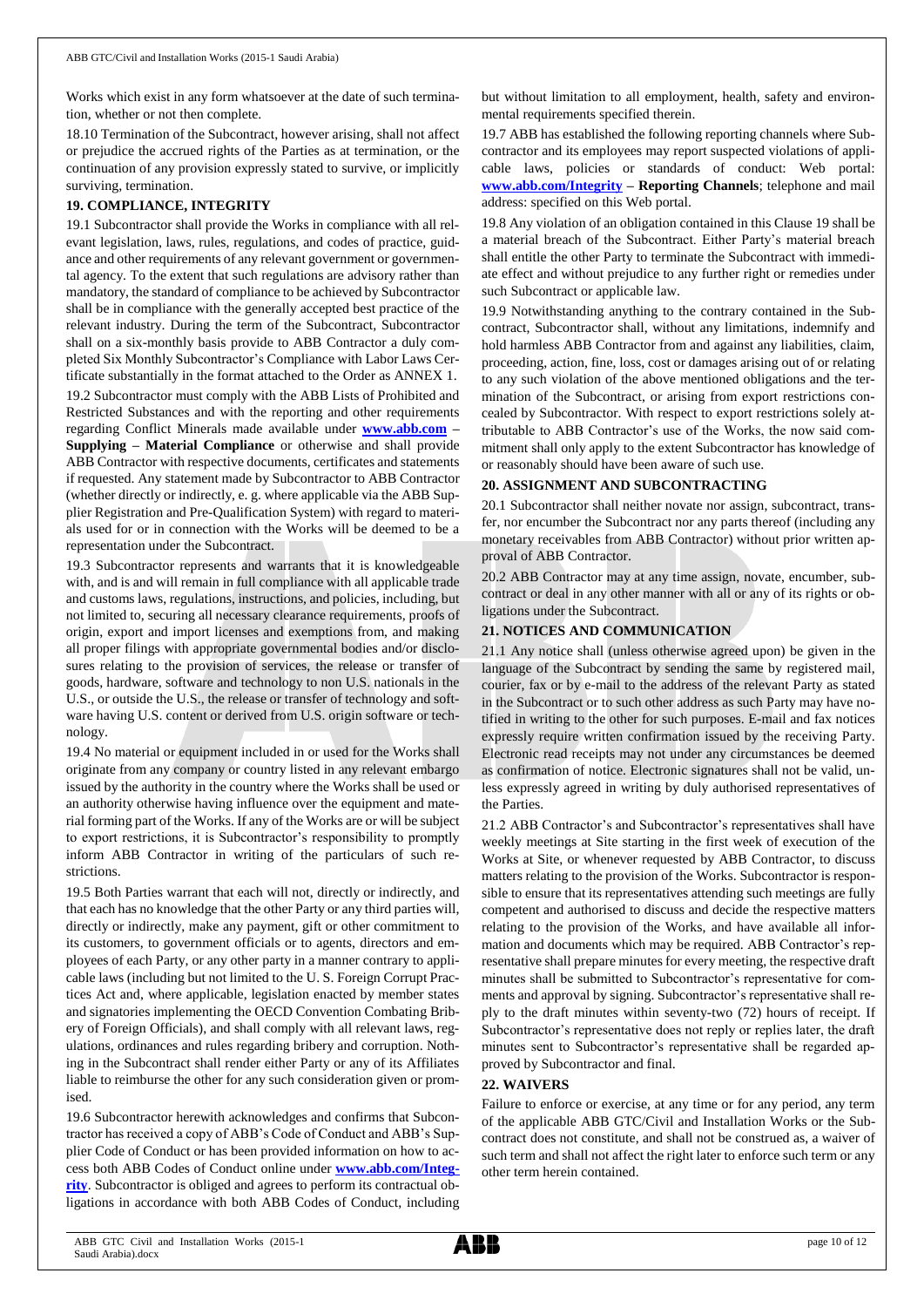#### **23. GOVERNING LAW AND DISPUTE SETTLEMENT**

23.1 The Subcontract shall be governed by and construed in accordance with the laws of the country (and/or the state, as applicable) of ABB Contractor's legal registration, however under exclusion of its conflict of law rules and the United Nations Convention on International Sale of Goods.

23.2 For domestic dispute resolution matters, whereby ABB Contractor and Subcontractor are registered in the same country, any dispute or difference arising out of or in connection with the Subcontract, including any question regarding its existence, validity or termination or the legal relationships established by the Subcontract, which cannot be settled amicably or by mediation, shall be submitted to the jurisdiction of the Board of Grievances (Commercial Divisions) sitting in Riyadh and established pursuant to Royal Decree No. M/51 dated 17/7/1402 H. (10 May 1982).

23.3 For cross border dispute resolution matters, whereby ABB Contractor and Subcontractor are registered in different countries, unless agreed otherwise in writing between the Parties, any dispute or difference arising out of or in connection with the Subcontract, including any question regarding its existence, validity or termination or the legal relationships established by the Subcontract, which cannot be settled amicably or by mediation, shall be finally settled under the Rules of Arbitration of the International Chamber of Commerce by three arbitrators appointed in accordance with the said Rules. The place of arbitration shall be the location where ABB Contractor is registered, unless otherwise agreed in writing. The language of the proceedings and of the award shall be English. The decision of the arbitrators shall be final and binding upon both Parties, and neither Party shall seek recourse to an ordinary state court or any other authority to appeal for revisions of the decision.

23.4 Subcontractor shall keep such contemporary records as may be necessary to substantiate any claim. Without admitting ABB Contractor's liability, ABB Contractor may, after receiving any claim notice from Subcontractor, monitor the record-keeping and instruct Subcontractor to keep further contemporary records. ABB Contractor shall be entitled either itself or using such reputable and competent agents or representatives as it may authorize to audit the systems and retain records of Subcontractor specific to the Subcontract and Subcontractor shall ensure that ABB Contractor has similar rights to audit the systems and retain the records of any Subcontractor's sub-suppliers. No such audit or inspection shall relieve Subcontractor of liability or responsibility.

# **24. CONFIDENTIALITY, DATA SECURITY, DATA PROTECTION**

#### 24.1 Subcontractor shall:

24.1.1 Unless otherwise agreed in writing, keep in strict confidence all ABB Contractor Data and any other information concerning ABB Contractor's or its Affiliates' business, its products and/or its technologies which Subcontractor obtains in connection with the Works to be provided (whether before or after acceptance of the Subcontract). Subcontractor shall restrict disclosure of such confidential material to such of its employees, agents or subcontractors or other third parties as need to know the same for the purpose of the provision of the Works to ABB Contractor. Subcontractor shall ensure that such employees, agents, subcontractors or other third parties are subject to and comply with the same obligations of confidentiality as applicable to Subcontractor and shall be liable for any unauthorized disclosures;

24.1.2 Apply appropriate safeguards, adequate to the type of ABB Contractor Data to be protected, against the unauthorised access or disclosure of ABB Contractor Data and protect such ABB Contractor Data in accordance with the generally accepted standards of protection in the related industry, or in the same manner and to the same degree that it protects its own confidential and proprietary information – whichever standard is higher. Subcontractor may disclose confidential information to "Permitted Additional Recipients" (which means Subcontractor's authorised representatives, including auditors, counsels, consultants and advisors) provided always that such Permitted Additional Recipients sign with Subcontractor a confidentiality agreement with terms substantially similar hereto or, where applicable, are required to comply with codes of professional conduct ensuring confidentiality of such information;

24.1.3 Not (i) use ABB Contractor Data for any other purposes than for providing the Works, or (ii) reproduce the ABB Contractor Data in whole or in part in any form except as may be required by the respective contractual documents, or (iii) disclose ABB Contractor Data to any third party, except to Permitted Additional Recipients or with the prior written consent of ABB Contractor;

24.1.4 Install and update at its own costs required adequate virus protection software and operating system security patches for all computers and software utilized in connection with providing the Works;

24.1.5 Inform ABB Contractor without delay about suspicion of breaches of data security or other serious incidents or irregularities regarding any ABB Contractor Data.

24.2 Subcontractor agrees that ABB Contractor shall be allowed to provide any information received from Subcontractor to any Affiliate of ABB Contractor. Subcontractor shall obtain in advance all necessary approval or consent for ABB Contractor to provide such information to ABB Contractor's Affiliates if such information is confidential for any reason or subject to applicable data protection or privacy laws and regulations.

24.3 In case the type of ABB Contractor Data affected is particularly sensitive and therefore, according to ABB Contractor's opinion, requires a separate confidentiality and non-disclosure agreement, Subcontractor agrees to enter into such agreement. The same applies with regard to data privacy topics which are not covered by this Clause 24 and which may require a separate data processing agreement according to applicable laws and regulations.

24.4 The obligations under this Clause 24 exist for an indefinite period of time and therefore shall survive the expiration or termination of the Subcontract for any reason.

#### **25. SEVERABILITY**

The invalidity or unenforceability of any term or of any right arising pursuant to the Subcontract shall not adversely affect the validity or enforceability of the remaining terms and rights. The respective terms or rights arising pursuant to the Subcontract shall be given effect as if the invalid, illegal or unenforceable provision had been deleted and replaced by a provision with a similar economic effect to that of the deleted provision if this can be achieved by another provision.

# **26. SURVIVAL**

26.1 Provisions of the ABB GTC/Civil and Installation Works which either are expressed to survive the termination of the Subcontract or from their nature or context it is contemplated that they are to survive such termination shall remain in full force and effect notwithstanding such termination.

26.2 The obligations set forth in Clauses 11 (Warranty), 15 (Documentation), 16 (Liability and Indemnity) and 24 (Confidentiality, Data Security, Data Protection) shall survive expiration and termination of the Subcontract.

#### **27. ENTIRETY**

The Subcontract constitutes the entire agreement and understanding between the Parties and replaces any prior agreement, understanding or arrangement between the Parties, whether oral or in writing.

#### **28. RELATIONSHIP OF PARTIES**

The relationship of the Parties is that of independent parties dealing at arm's length and nothing in this Subcontract shall be construed to constitute any kind of an agency or partnership with ABB Contractor or Client, and Subcontractor is not authorised to represent ABB Contractor or Client.